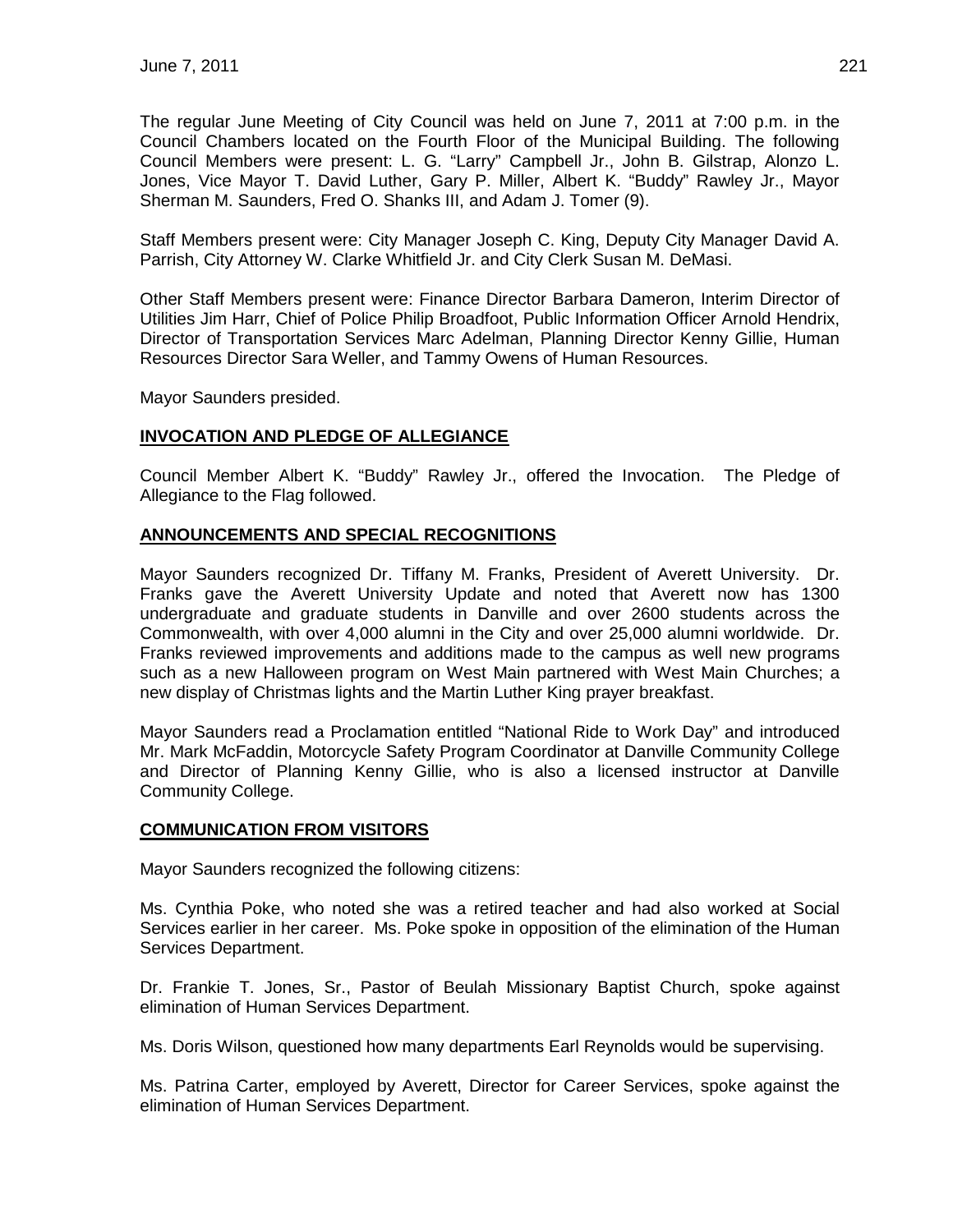Ms. Patricia Taylor, commented on the Downtowner being purchased by the Danville Regional Foundation and stated that Foundation Funds should be used to help the citizens of Danville. Ms. Taylor also commented about the Institute for Advanced Learning and Research.

Pastor Rufus Fuller, spoke about the fee for use of the Carrington Pavilion for Church event.

Reverend Chappelle, President of the Urban Renewal Coalition, commented on the blight problem in Danville, asking for more detail on the City's plan for blight; and also asked the City to use local contractors to do the work.

Ms. Tracy Gunter, stated that the police had raided her house at 165 North Avenue and came to see if she could get some help from Council.

Lee Vogler, expressed his optimism and excitement with the Downtowner Motel purchase and stated his hope that this area could be used to provide parking for downtown Danville.

Mayor Saunders thanked the citizens for coming and called for 15 minute recess (8:05 p.m.)

Upon return from the recess, Mayor Saunders recognized Marianne Carter, a resident of the Danville House, who requested the City provide more wheelchair accessibility for handicapped residents.

## **PROPOSED FY 2012 BUDGET**

#### **AMENDING AND ESTABLISHING CERTAIN FEES**

Upon **Motion** by Council Member Miller and **second** by Council Member Rawley, an Ordinance entitled:

#### **ORDINANCE NO. 2011-06.01**

AMENDING AND ESTABLISHING CERTAIN FEES AND CHARGES FOR FIRE, POLICE, PUBLIC WORKS NUISANCE VIOLATIONS, INFORMATION TECHNOLOGY, INSPECTIONS, AND MASS TRANSIT EFFECTIVE JULY 1, 2011

was presented by its **First Reading**, as required by City Charter, to lie over before final adoption.

#### **ESTABLISHING CERTAIN SANITATION USER FEES**

Upon **Motion** by Council Member Rawley and **second** by Council Member Tomer, an Ordinance entitled:

#### **ORDINANCE NO. 2011-06.02**

ESTABLISHING CERTAIN SANITATION USER FEES OF THE CITY OF DANVILLE, DEPARTMENT OF PUBLIC WORKS, EFFECTIVE JULY 1, 2011

was presented by its **First Reading**, as required by City Charter, to lie over before final adoption.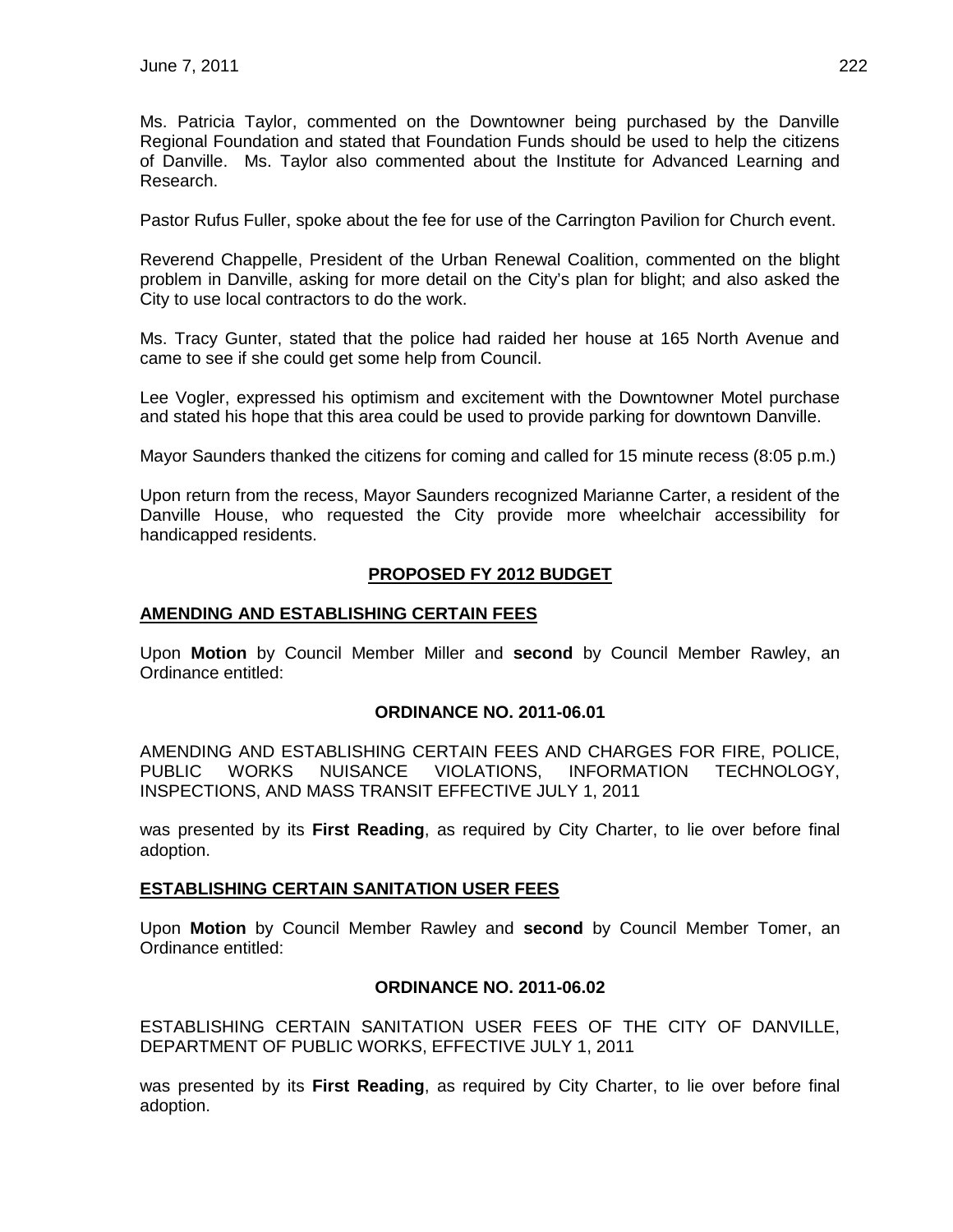# **ESTABLISHING NEW FEES AND CHARGES - CEMETARY**

Upon **Motion** by Council Member Jones and **second** by Council Member Miller, an Ordinance entitled:

## **ORDINANCE NO. 2011-06.03**

ESTABLISHING NEW FEES AND CHARGES FOR THE TRANSFER OF OWNERSHIP OF GRAVES, PERMITS FOR MARKERS, MONUMENTS, AND VAULTS, AND VARIOUS OTHER PERMIT AND OVERTIME CHARGES FOR SERVICES RENDERED BY THE CITY

was presented by its **First Reading**, as required by City Charter, to lie over before final adoption.

## **APPROVE - FISCAL YEAR 2012 CITY BUDGET AND CAPITAL IMPROVEMENT PLAN**

Mayor Saunders opened the floor for a Public Hearing to consider the Proposed Fiscal Year 2012 City Budget and Capital Improvements Plan. Notice of the Public Hearing was published in the Danville Register and Bee on May 27, 2011.

No one present desired to be heard and the Public Hearing was closed.

Upon **Motion** by Council Member Campbell and **second** by Council Member Tomer, a Resolution entitled:

## **RESOLUTION NO. 2011-06.01**

APPROVING THE BUDGETS OF THE VARIOUS FUNDS OF THE CITY OF DANVILLE FOR THE FISCAL YEAR ENDING JUNE 30, 2012

was presented by its **First Reading**, as required by City Charter, to lie over before final adoption.

## **APPROVE FY 2012 CAPITAL IMPROVEMENT PLAN**

Upon **Motion** by Council Member Tomer and **second** by Council Member Jones, a Resolution entitled:

## **RESOLUTION NO. 2011-06.02**

APPROVING THE FISCAL YEAR 2012 CAPITAL IMPROVEMENTS PLAN FOR THE CITY OF DANVILLE, VIRGINIA.

was presented by its **First Reading**, as required by City Charter, to lie over before final adoption.

## **APPROVE BUDGET APPROPRIATION**

Upon **Motion** by Council Member Shanks and **second** by Vice Mayor Luther, an Ordinance entitled:

## **ORDINANCE NO. 2011-06.03**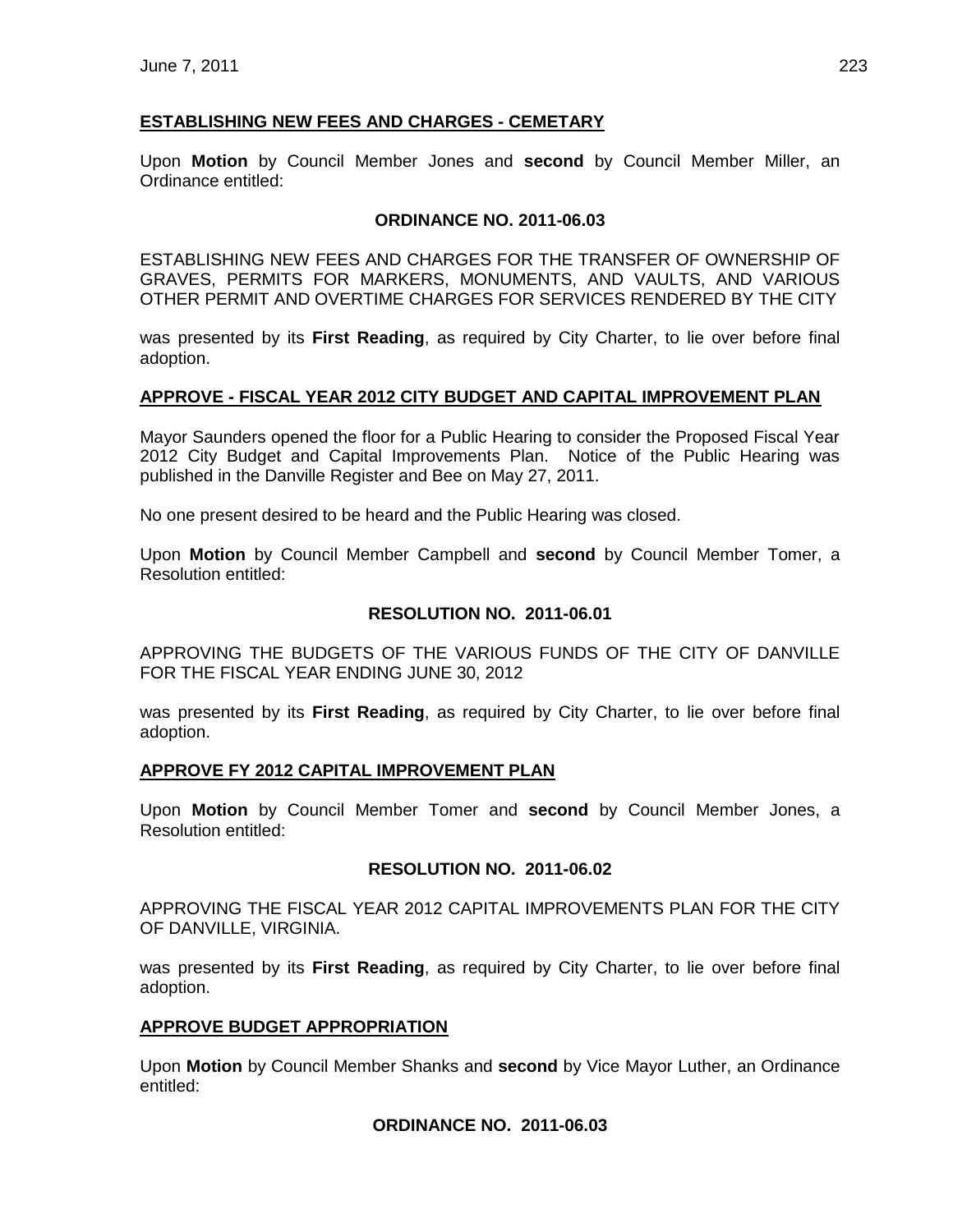## BUDGET APPROPRIATION ORDINANCE FOR FISCAL YEAR 2012

was presented by its **First Reading**, as required by City Charter, to lie over before final adoption.

# **OLD BUSINESS**

## **MINUTES**

Upon **Motion** by Council Member Tomer and **second** by Council Member Campbell, Approval of Minutes for the Special Public Input meeting on the Proposed FY 2012 Budget held on Thursday, May 12, 2011 and the Regular Council Meeting held on May 17, 2011 were approved as presented. Draft copies had been distributed to Council Members prior to the Meeting.

## **APPOINTMENTS**

Vice Mayor Luther **moved** adoption of the following Resolutions:

**2011-06.03 -** Reappointing Charles Ellis as Member of the Airport Commission.

**2011-06.04 -** Reappointing Mark Stevens as Member of the Airport Commission.

**2011-06.05 -** Appointing Debbie S. Flinn as a Member of the Dan River Alcohol Safety Action Program.

**2011-06.06 -** Reappointing Elizabeth S. Spainhour as a Member of the Danville Community College Board of Trustees.

**2011-06.07 -** Reappointing Sherman M. Saunders as Member of the Danville Development Council.

**2011-06.08 -** Reappointing William H. Brown as a Member of the Danville Pittsylvania Community Services Board.

**2011-06.09 -** Reappointing Anne T. Geyer as a Member of the Danville Pittsylvania Community Services Board.

**2011-06.10 -** Reappointing Polly B. Humphrey as a Member of the Danville Pittsylvania Community Services Board.

**2011-06.11 -** Reappointing H. Phillip Smith as a Member of the Danville Utility Commission.

**2011-06.12 -** Reappointing Robert T. Vaughan as a Member of the Danville Utility Commission.

**2011-06.13 -** Appointing Annette Y. Crane as a Member of the Southern Area Agency on Aging to Fill the Unexpired Term of Ramona Fletcher Ending February 28, 2012.

**2011-06.14 -** Appointing Phyllis Hamlin as a Member of the Southern Area Agency on Aging to Fill the Unexpired Term of Phillip W. Campbell Ending February 28, 2012.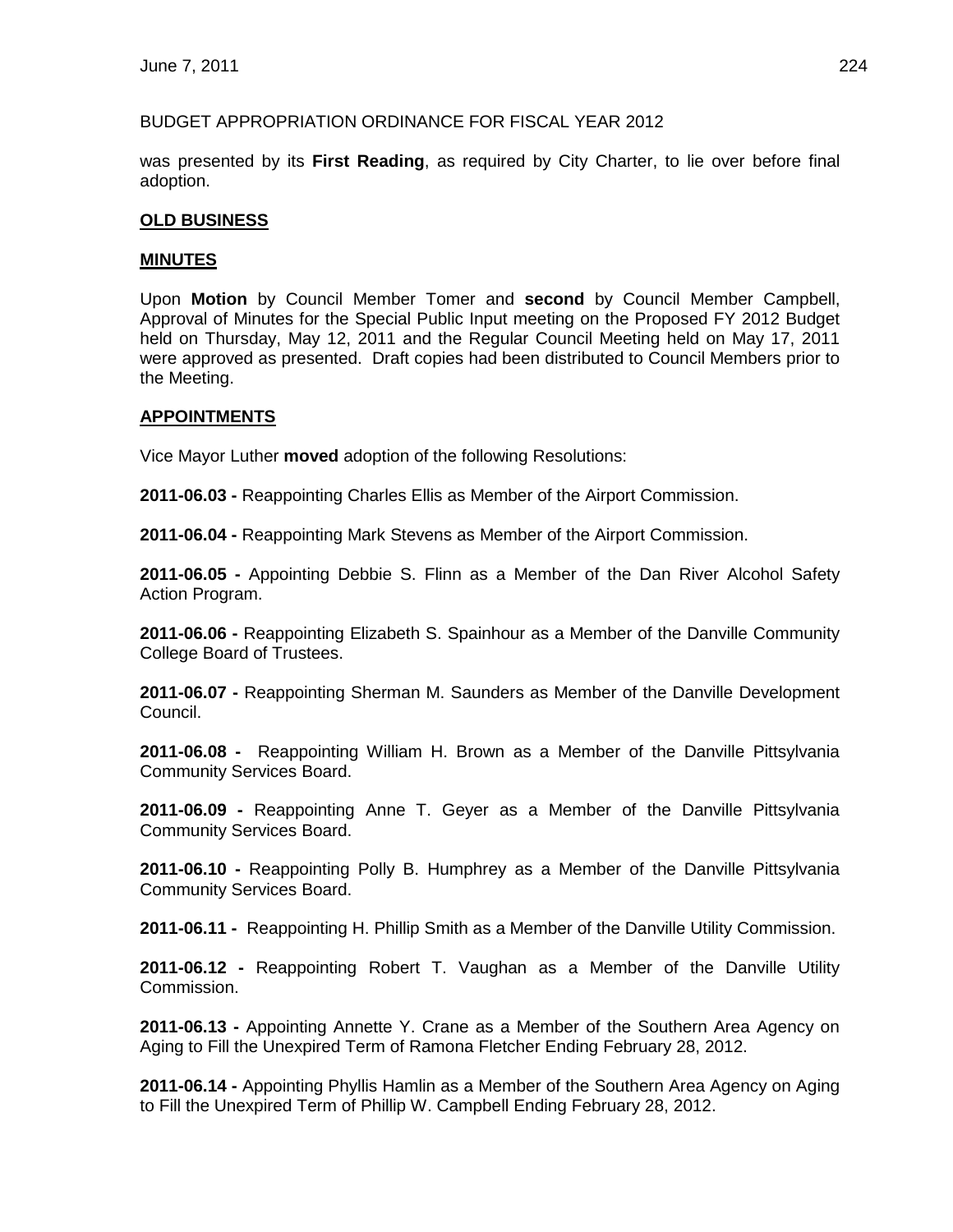The Motion was **seconded** by Council Member Miller and carried by the following vote:

| VOTE: | 9-0.                                       |
|-------|--------------------------------------------|
| AYE:  | Campbell, Gilstrap, Jones, Luther, Miller, |
|       | Rawley, Saunders, Shanks and Tomer (9)     |
| NAY:  | None $(0)$                                 |

# **NEW BUSINESS**

## **PUBLIC HEARING - CONSIDERATION SPECIAL USE PERMIT – GROUP HOME 157 BROAD STREET**

Mayor Saunders opened the floor for a Public Hearing for Consideration of a Special Use Permit to Allow for the Operation of a Group Home at 157 Broad Street. Notice of the Public Hearing was published in the Danville Register and Bee on May 24, and May 31, 2011.

Ms. Vicky Adams Lovelace, co-owner with her husband Stewart Lovelace of the Lee Home for Adults appeared before council. Ms. Lovelace stated the home was a 13 bed, assisted living facility and employs five staff members. Ms. Lovelace answered Council's questions regarding an earlier proposed expansion. Kenny Gillie, Director of Planning explained the reason for the required five additional parking spaces. After further discussion with Ms. Lovelace and at her request, the Council decided to table the Ordinance.

Council Member Tomer moved to **TABLE** an ORDINANCE entitled:

# **ORDINANCE NO. 2011-06.05**

GRANTING A SPECIAL USE PERMIT TO ALLOW FOR A GROUP HOME IN ACCORDANCE WITH ARTICLE 3E, SECTION C, ITEM 9, OF CHAPTER 41 OF THE CODE OF THE CITY OF DANVILLE, VIRGINIA, 1986, AS AMENDED, AT 157 BROAD STREET, SUBJECT TO CONDITIONS

The Motion was **seconded** by Council Member Rawley and carried by the following vote:

| VOTE: | 9-0.                                       |
|-------|--------------------------------------------|
| AYE:  | Campbell, Gilstrap, Jones, Luther, Miller, |
|       | Rawley, Saunders, Shanks and Tomer (9)     |
| NAY:  | None $(0)$                                 |

## **PUBLIC HEARING – AMEND YEAR 2020 LAND USE PLAN - REZONE FROM M-R TO A-R, 0.24 ACRES ON THUNDERBIRD CIRCLE**

Mayor Saunders opened the floor for a Public Hearing for Consideration of Amending the Year 2020 Land Use Plan from Suburban Single Family Residential to Attached and Mixed Residential and to Rezone from M-R, Multi-family Residential to A-R, Attached Residential District, 0.24 acres on Thunderbird Circle. Notice of the Public Hearing was published in the Danville Register and Bee on May 24, and May 31, 2011.

Ms. Clementine Tunstall, 629 Springfield Road, appeared to speak against the proposed rezoning. Ms. Tunstall spoke about problems in the area with the existing rental properties. Council asked questions and discussed the area with Ms. Tunstall.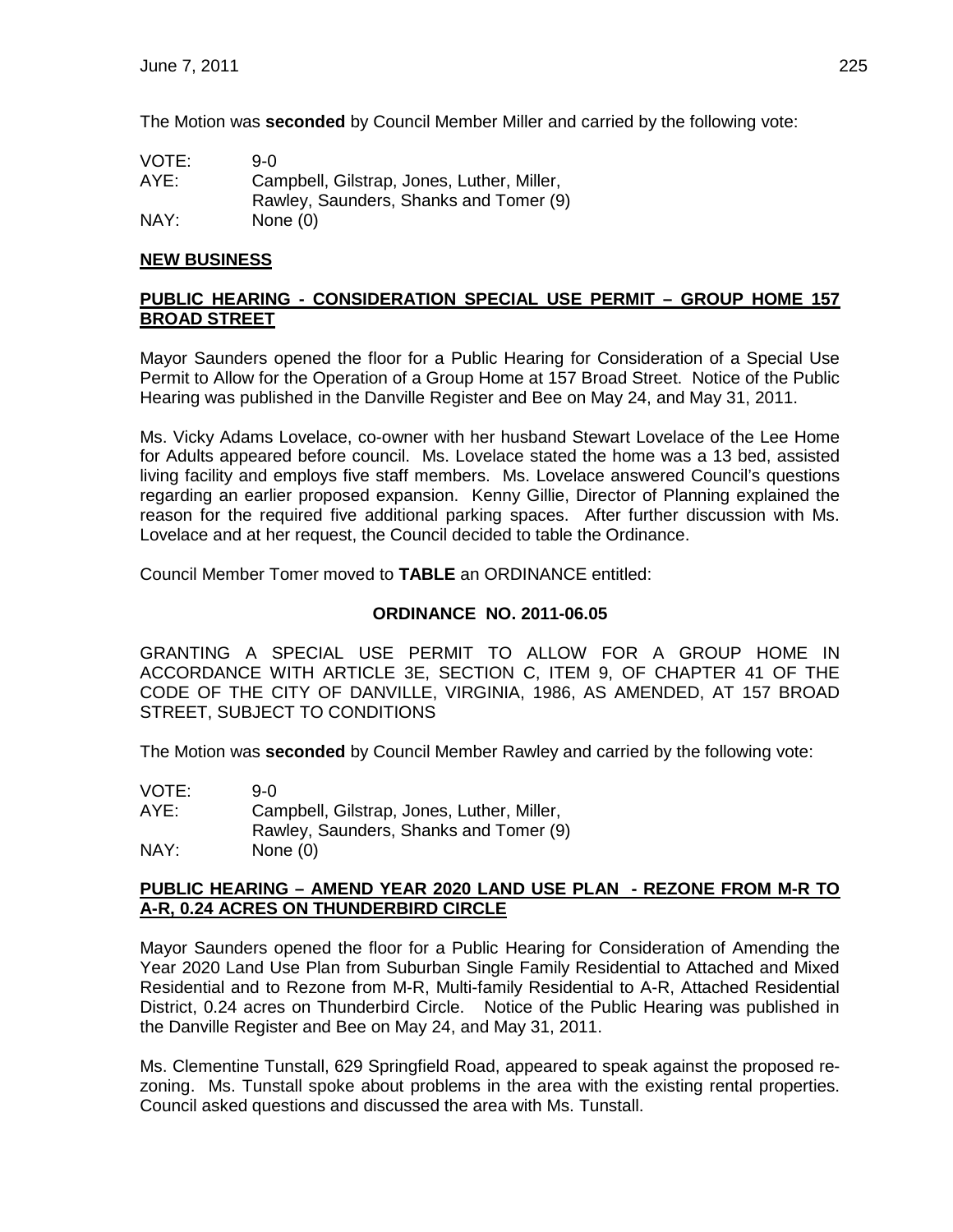Council Member Rawley **moved** adoption of an Ordinance entitled:

## **ORDINANCE NO. 2011-06.06**

AN ORDINANCE AMENDING THE YEAR 2020 LAND USE PLAN FROM SUBURBAN SINGLE FAMILY RESIDENTIAL TO ATTACHED AND MIXED RESIDENTIAL AND TO REZONE FROM M-R, MULTI-FAMILY RESIDENTIAL TO A-R, ATTACHED RESIDENTIAL DISTRICT, 0.25 ACRES ON THUNDERBIRD CIRCLE.

The Motion was **seconded** by Council Member Campbell and carried by the following vote:

## STATEMENT OF CONFLICT OF INTEREST

**I, Fred O. Shanks, III,** do hereby state that I have a conflict of interest regarding the rezonings listed as New Business agenda items X(B)&(C). Therefore, pursuant to the State and Local Government Conflict of Interest Act, Virginia Code §2.2-3112, I must abstain from voting on this agenda item.

Witness my signature this the  $7<sup>th</sup>$  day of June, 2011.

s/Fred O. Shanks, III

| VOTE:           | $8 - 0 - 1$                                |
|-----------------|--------------------------------------------|
| AYE:            | Campbell, Gilstrap, Jones, Luther, Miller, |
|                 | Rawley, Saunders, and Tomer (8)            |
| NAY:            | None $(0)$                                 |
| <b>ABSTAIN:</b> | Shanks (1)                                 |

## **PUBLIC HEARING – AMEND YEAR 2020 LAND USE PLAN - REZONE FROM M-R TO A-R, 0.25 ACRES ON THUNDERBIRD CIRCLE**

Mayor Saunders opened the floor for a Public Hearing for Consideration of Amending the Year 2020 Land Use Plan from Suburban Single Family Residential to Attached and Mixed Residential and to Rezone from M-R, Multi-family Residential to A-R, Attached Residential District, 0.25 acres on Thunderbird Circle. Notice of the Public Hearing was published in the Danville Register and Bee on May 24, and May 31, 2011.

Ms. Clementine Tunstall, 629 Springfield Road, spoke against this proposed re-zoning.

Council Member Tomer **moved** adoption of an Ordinance entitled:

# **ORDINANCE NO. 2011-06.07**

AMENDING THE YEAR 2020 LAND USE PLAN FROM SUBURBAN SINGLE FAMILY RESIDENTIAL TO ATTACHED AND MIXED RESIDENTIAL AND TO REZONE FROM M-R, MULTI-FAMILY RESIDENTIAL TO A-R, ATTACHED RESIDENTIAL DISTRICT, 0.25 ACRES ON THUNDERBIRD CIRCLE.

The Motion was **seconded** by Council Member Campbell and carried by the following vote:

## STATEMENT OF CONFLICT OF INTEREST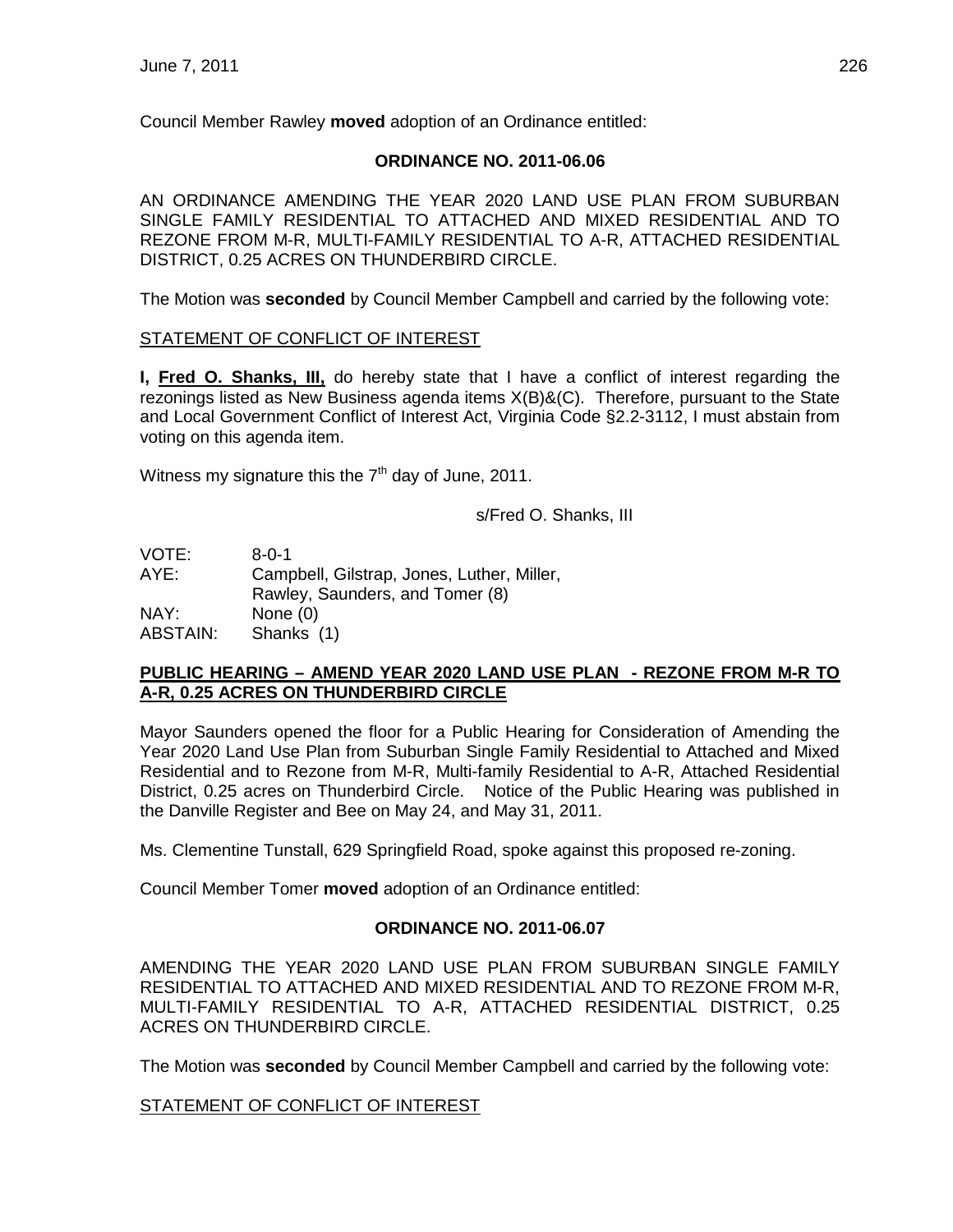**I, Fred O. Shanks, III,** do hereby state that I have a conflict of interest regarding the rezonings listed as New Business agenda items X(B)&(C). Therefore, pursuant to the State and Local Government Conflict of Interest Act, Virginia Code §2.2-3112, I must abstain from voting on this agenda item.

Witness my signature this the  $7<sup>th</sup>$  day of June, 2011.

s/Fred O. Shanks, III

VOTE: 8-0-1 AYE: Campbell, Gilstrap, Jones, Luther, Miller, Rawley, Saunders, and Tomer (8) NAY: None (0) ABSTAIN: Shanks (1)

#### **PUBLIC HEARING – INTENT TO REIMBURSE EXPENDITURE WITH PROCEEDS OF BORROWING AND ORDINANCE AUTHORIZING ISSUANCE OF GENERAL OBLIGATION BONDS - MAXIMUM PRINCIPAL AMOUNT - \$36,490,000**

Mayor Saunders opened the floor for a Public Hearing to consider a Resolution of Official Intent to Reimburse Expenditures with Proceeds of a Borrowing and an Ordinance Authorizing the Issuance of General Obligation Bonds in the Maximum Principal Amount of \$36,490,000 to Finance the Acquisition, Construction and/or Equipping of Various Capital Projects. Notice of the Public Hearing was published in the Danville Register & Bee on May 22, and May 29, 2011.

No one present desired to be heard and the Public Hearing was closed.

# **CONSIDERATION – INTENT TO REIMBURSE EXPENDITURES**

Council Member Campbell **moved** adoption of a Resolution entitled:

## **RESOLUTION NO. 2011-06.15**

RESOLUTION OF OFFICIAL INTENT TO REIMBURSE EXPENDITURES WITH PROCEEDS OF BORROWING

The Motion was **seconded** by Council Member Miller and carried by the following vote:

| VOTE: | 9-0                                        |
|-------|--------------------------------------------|
| AYE:  | Campbell, Gilstrap, Jones, Luther, Miller, |
|       | Rawley, Saunders, Shanks and Tomer (9)     |
| NAY:  | None $(0)$                                 |

## **CONSIDERATION – ISSUANCE OF GENERAL OBLIGATION BONDS - \$36,490,000**

Council Member Rawley **moved** adoption of an Ordinance entitled:

## **ORDINANCE NO. 2011-06.08**

AUTHORIZING THE ISSUANCE OF GENERAL OBLIGATION BONDS OF THE CITY OF DANVILLE, VIRGINIA, IN THE MAXIMUM PRINCIPAL AMOUNT OF \$36,490,000 TO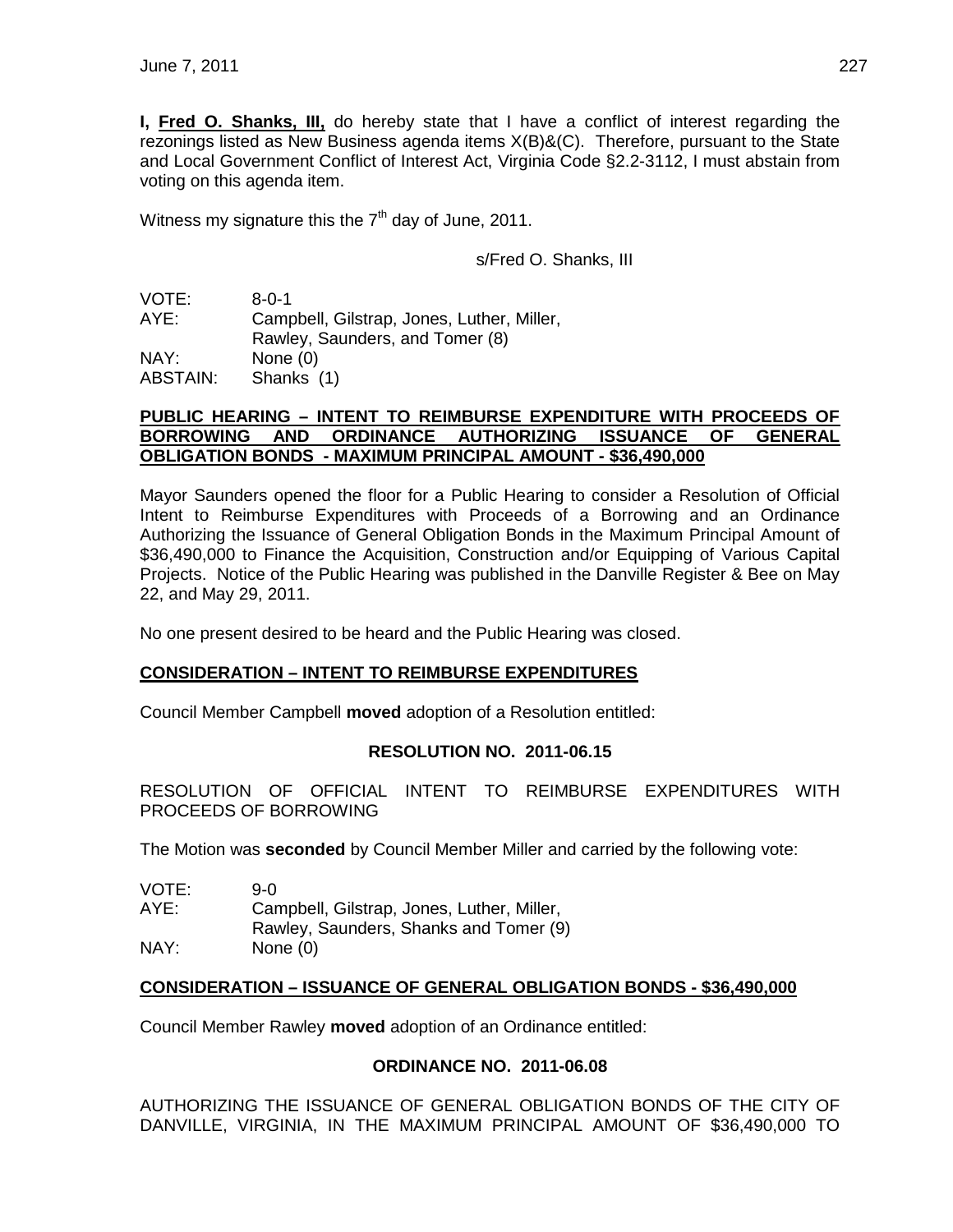FINANCE THE ACQUISITION, CONSTRUCTION AND/OR EQUIPPING OF VARIOUS CAPITAL PROJECTS

The Motion was **seconded** by Council Member Miller and carried by the following vote:

| VOTE: | 9-0.                                       |
|-------|--------------------------------------------|
| AYE:  | Campbell, Gilstrap, Jones, Luther, Miller, |
|       | Rawley, Saunders, Shanks and Tomer (9)     |
| NAY:  | None $(0)$                                 |

#### **BUDGET AMENDMENT – FY 2011 – \$8,050 – GRANT FROM US DHS – DANVILLE POLICE DEPARTMENT – MAINTENANCE COSTS**

Upon **Motion** by Vice Mayor Luther and **second** by Council Member Jones, an Ordinance entitled:

#### **ORDINANCE NO. 2011-06.09**

AMENDING THE FISCAL YEAR 2011 BUDGET APPROPRIATION ORDINANCE BY INCREASING REVENUE TO ANTICIPATE THE RECEIPT OF FUNDS FROM THE UNITED STATES DEPARTMENT OF HOMELAND SECURITY THROUGH THE VIRGINIA DEPARTMENT OF EMERGENCY MANAGEMENT LAW ENFORCEMENT TERRORISM PREVENTION PROGRAM IN THE AMOUNT OF \$8,050 AND APPROPRIATING SAME

was presented by its **First Reading**, as required by City Charter, to lie over before final adoption.

Vice Mayor Luther noted to Police Chief Broadfoot that the License Plate Reader was a great device but noticed more and more citizens putting blackouts on their license plates to prevent them being photographed. Vice Mayor Luther questioned Police Chief Broadfoot if that practice was legal. Chief Broadfoot noted that it is illegal to put any type of covering over a license plate but has not heard any comments from the officers operating the LPR that this was interfering with its function.

#### **CONSIDERATION – ORGANIZING AND CODIFYING THE DANVILLE DEVELOPMENT AUTHORITY**

Council Member Jones **moved** adoption of an Ordinance entitled:

#### **ORDINANCE NO. 2011-06.10**

ORGANIZING AND CODIFYING THE DANVILLE DEVELOPMENT AUTHORITY CREATED UNDER CHAPTER 643 OF THE 1964 VIRGINIA ACTS OF THE ASSEMBLY AS AMENDED FROM TIME TO TIME AND POSSESSING THOSE CERTAIN PUBLIC AND CORPORATE POWERS, PURSUANT TO CHAPTER 49 OF TITLE 15.2 OF THE CODE OF VIRGINIA 1950, AS AMENDED AND AMENDING CHAPTER 2 OF THE CODE OF THE CITY OF DANVILLE, VIRGINIA, 1986, AS AMENDED, BY ADDING ARTICLE XVIII, ENTITLED "DANVILLE DEVELOPMENT AUTHORITY".

The Motion was **seconded** by Council Member Miller and carried by the following vote: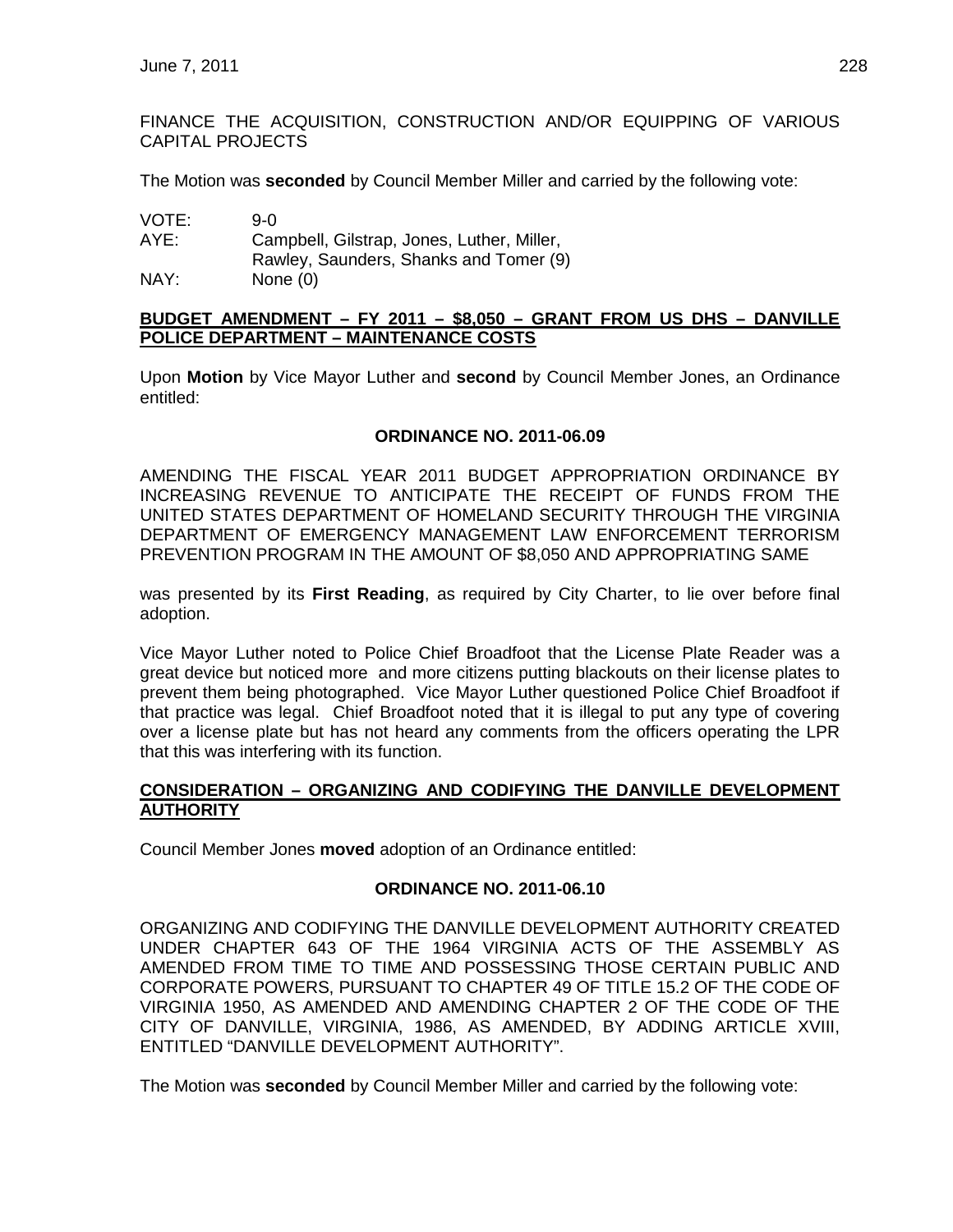| VOTE: | 9-0.                                       |
|-------|--------------------------------------------|
| AYE:  | Campbell, Gilstrap, Jones, Luther, Miller, |
|       | Rawley, Saunders, Shanks and Tomer (9)     |
| NAY:  | None $(0)$                                 |

## **CONSIDERATION – CODIFICATION OF THE INDUSTRIAL DEVELOPMENT AUTHORITY OF DANVILLE, VIRGINIA**

Council Member Campbell **moved** adoption of the following Ordinance entitled:

#### **ORDINANCE NO**. **2011-06.11**

AMENDING CHAPTER 2 OF THE CODE OF THE CITY OF DANVILLE, VIRGINIA, 1986, AS AMENDED, BY ADDING ARTICLE XVII, ENTITLED "INDUSTRIAL DEVELOPMENT AUTHORITY OF DANVILLE, VIRGINIA".

The Motion was **seconded** by Vice Mayor Luther and carried by the following vote:

| VOTE: | 9-0.                                       |
|-------|--------------------------------------------|
| AYE:  | Campbell, Gilstrap, Jones, Luther, Miller, |
|       | Rawley, Saunders, Shanks and Tomer (9)     |
| NAY:  | None $(0)$                                 |

#### **COMMUNICATIONS**

There were no communications from the City Manager, City Attorney or the City Clerk.

## **ROLL CALL**

Council Members noted that this has been a difficult budget session, but Council needs to continue to work make the City smaller and more efficient.

Council Members also thanked all the citizens for attending the various regular and special budget work sessions and expressing their opinions. Many members noted they have never seen so many people attending the sessions and appreciate their participation.

Council Members Campbell and Miller noted they were thankful to see that the Downtowner Motel had been sold with the participation of the Regional Foundation and the Economic Development Team.

Council Member Gilstrap expressed his appreciation to Dr. Franks, Averett students, staff and faculty, and noted that Averett is a hometown University and they are doing a tremendous job. He added that 44 of those students are Big Brothers and Big Sisters.

Mayor Saunders expressed his sadness over the passing of Mr. Jim Peters, known to many in the City of Danville as very civic minded, caring, and helpful businessman. Mayor Saunders expressed his condolences to Mr. Peters' family, and thanked them for his many, many years of service to the City of Danville and noted that he will be sadly missed.